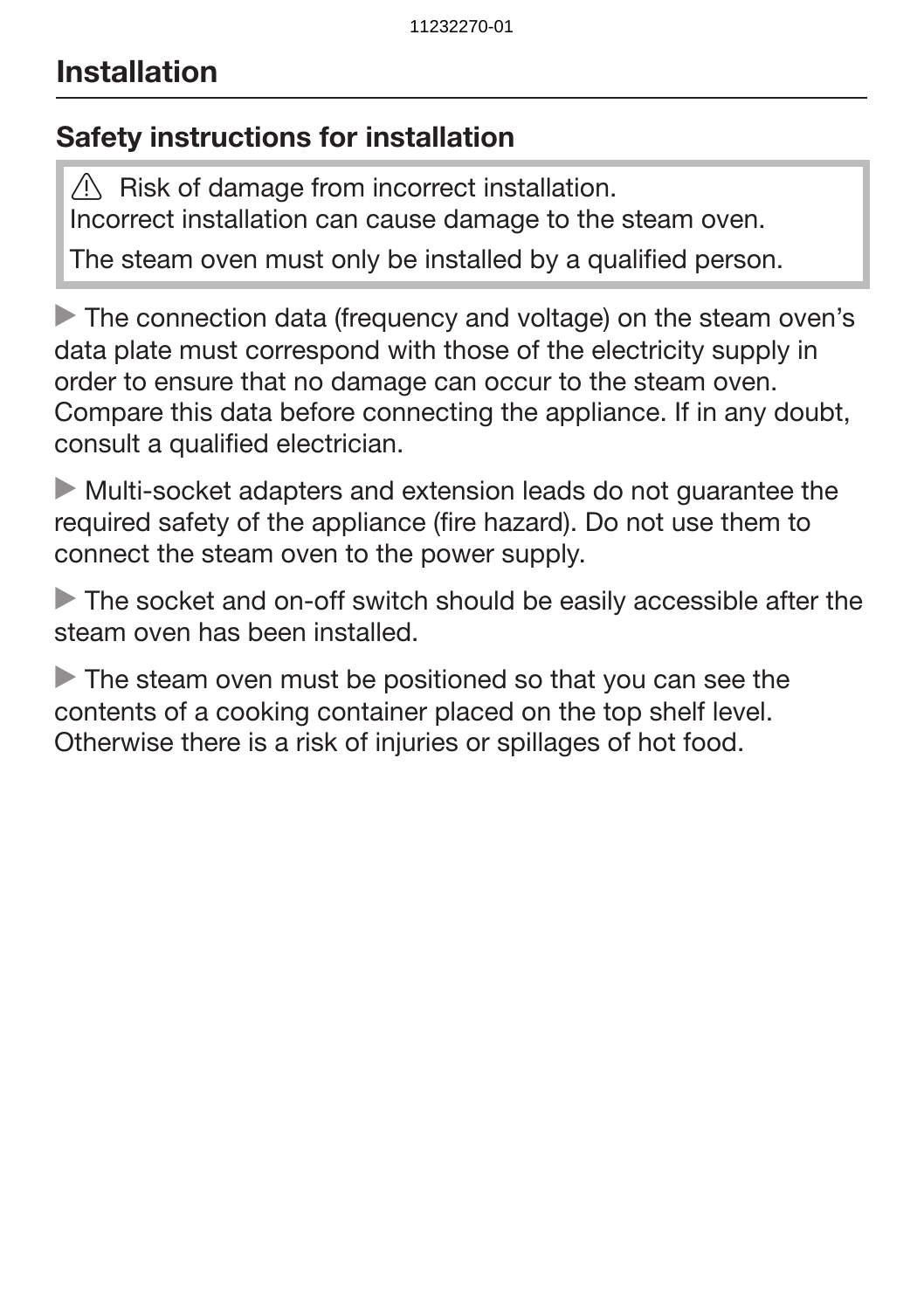## Building-in dimensions

All dimensions are given in mm.

### Installation in a tall unit

The furniture housing unit must not have a back panel fitted behind the building-in niche.

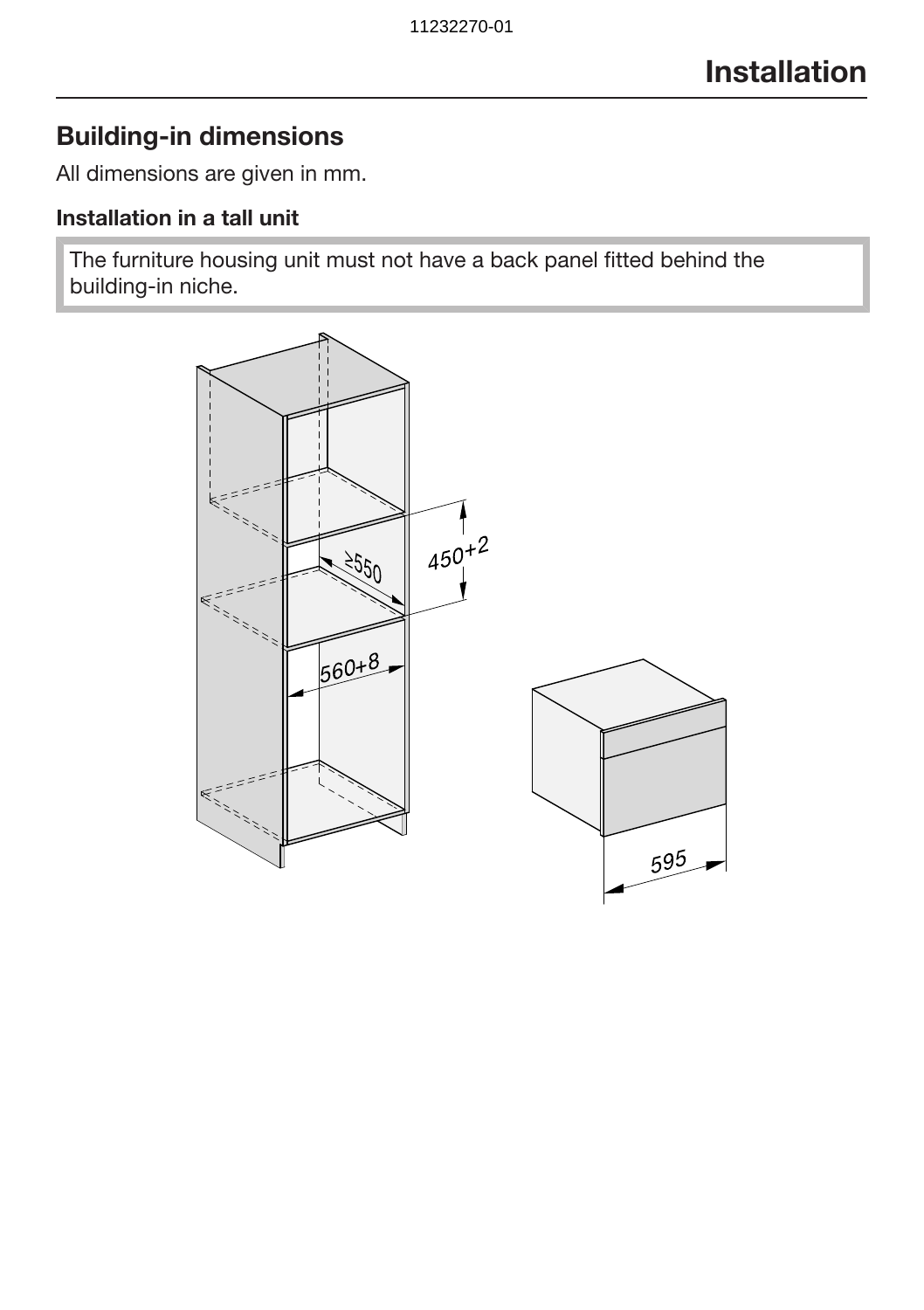#### Installation in a base unit

The furniture housing unit must not have a back panel fitted behind the building-in niche.

If the steam oven is to be installed in a base unit underneath an electric or induction cooktop, please also observe the installation instructions for the cooktop as well as the building-in height required for the cooktop.

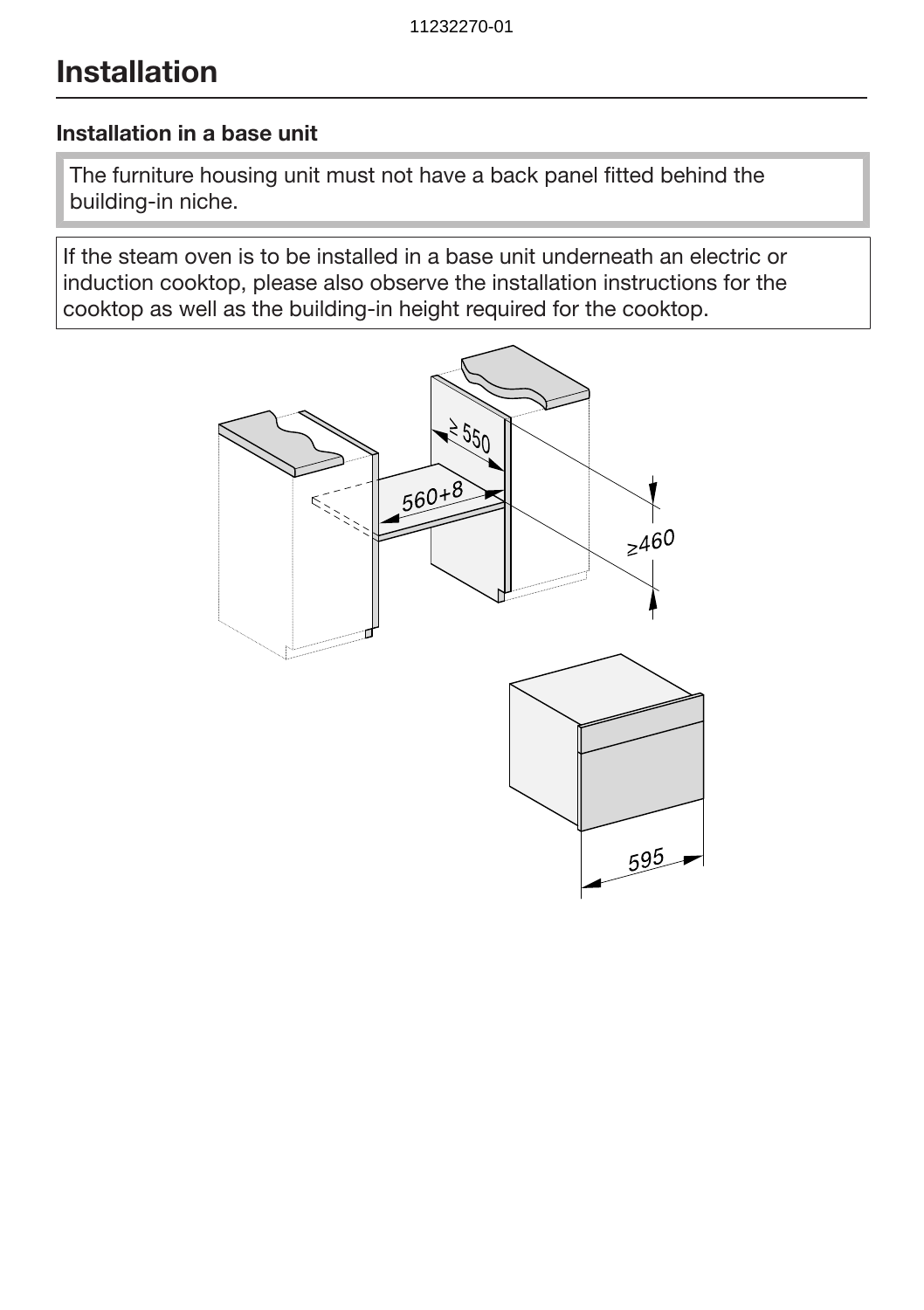### Side view



A Glass front: 22 mm Metal front: 23.3 mm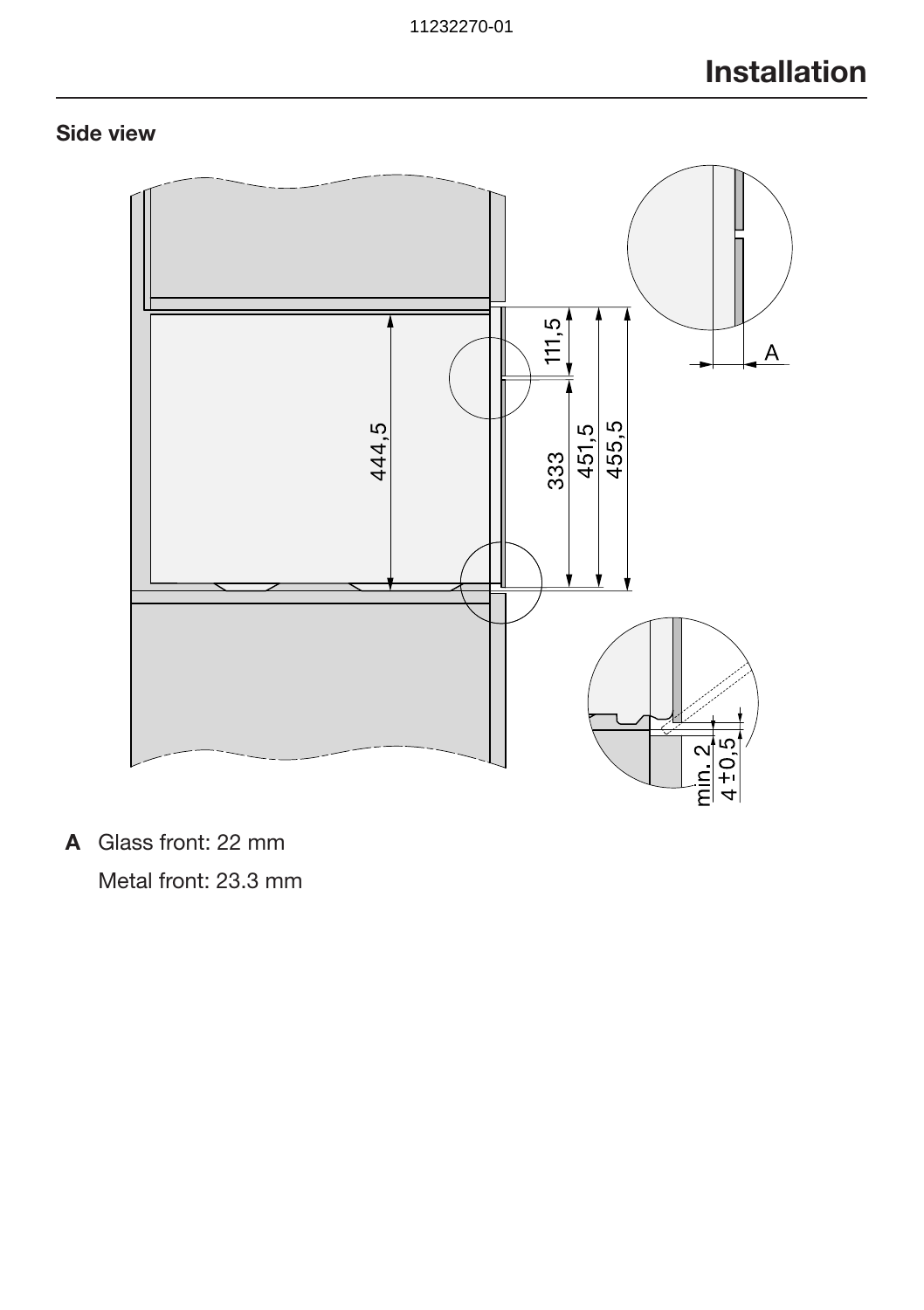### Connection and ventilation



- $\Omega$  Front view
- $\ddot{ }$  Mains connection cable, L = 2000 mm
- $\circledR$  Ventilation cut-out, min. 180 cm<sup>2</sup>
- d No connections permitted in this area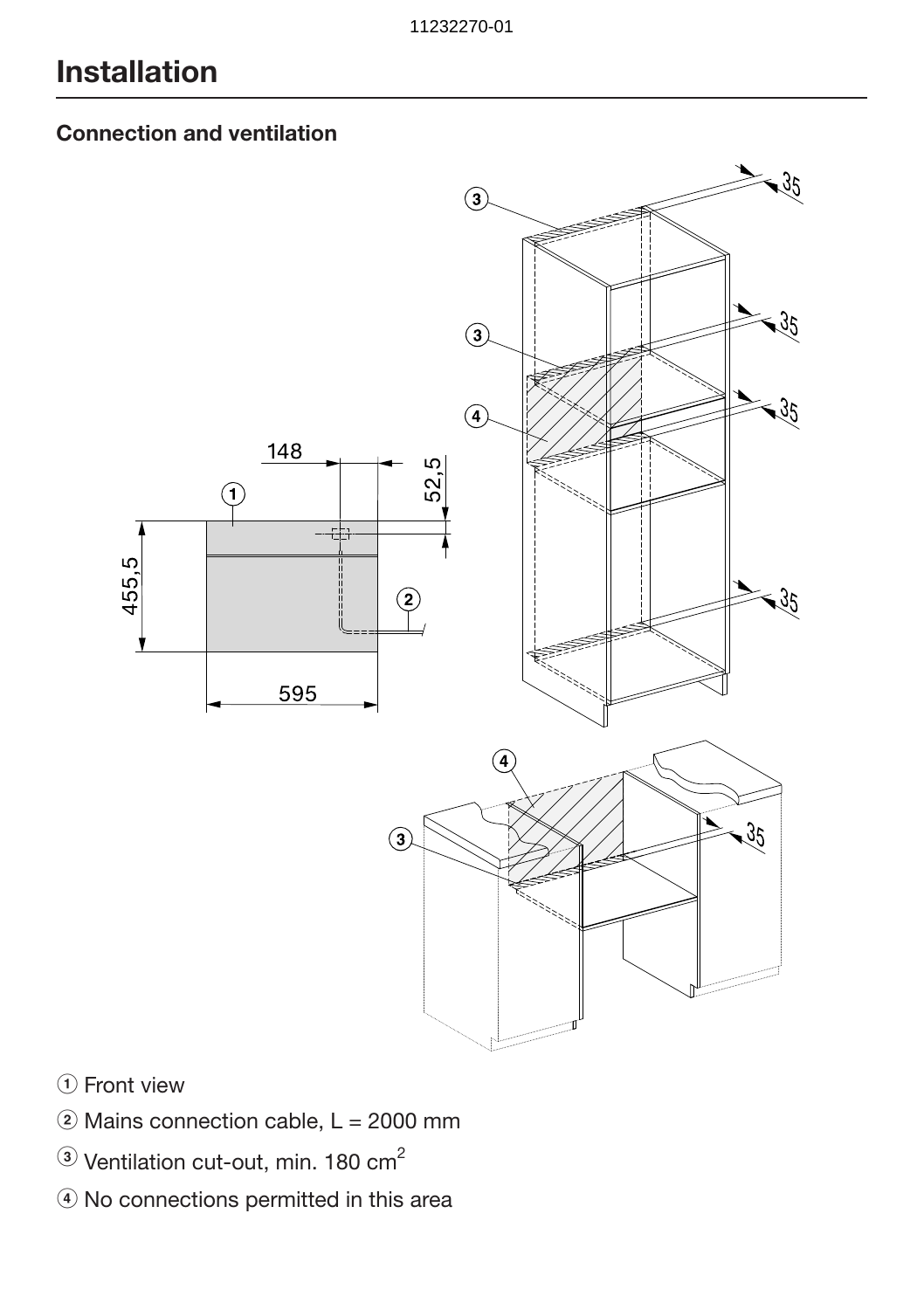### Installing the steam oven

■ Connect the mains connection cable to the appliance.

Risk of damage from incorrect transportation.

Lifting the steam oven by the door handle could cause damage to the door.

Use the handle cut-outs on the side of the casing to lift the appliance.

The steam generator may malfunction if the steam oven is not on a level surface.

The maximum deviation from the horizontal that can be tolerated is 2°.

- $\blacksquare$  Push the steam oven into the housing unit and align it. When doing so, make sure that the mains connection cable does not get trapped or damaged.
- Open the door.



- Secure the steam oven to the side walls of the unit using the wood screws supplied (3.5 x 25 mm).
- Connect the appliance to the mains electricity supply.
- Check the appliance for correct function in accordance with the operating instructions.